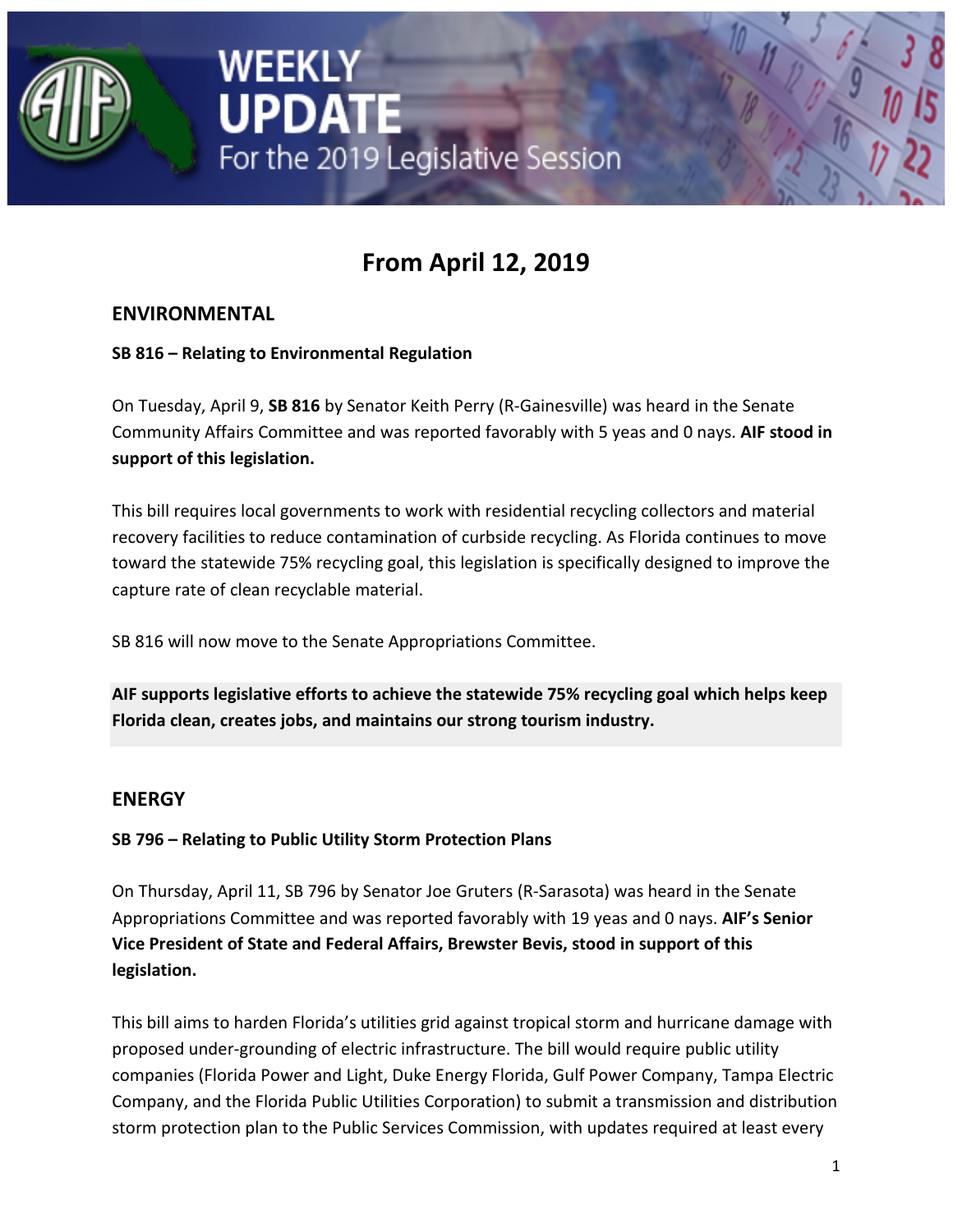three years. Data collected after Hurricane Irma showed that underground lines suffered minimal outages during storms.

SB 796 will now move to the Senate floor.

# **AIF supports actively seeking ways to harden our state's infrastructure and more effectively prepare for hurricanes and tropical storms to ensure that power is quickly restored.**

# **TAXATION**

#### **SB 1000 – Relating to Communication Services**

On Tuesday, April 9, **SB 1000** by Senator Travis Hutson (R-Palm Coast) was heard before the Senate Finance and Tax Committee and was reported favorably with 5 yeas 2 nays. **AIF stood in support of this legislation.**

This bill changes the way the use of public rights-of-way by providers of communications services are governed. Specifically:

- Prohibiting a local government from instituting permits for collocation of small wireless facilities or related poles.
- Deleting the authority for a local government to require performance bonds and security funds.
	- $\circ$  Instead, the bill allows them to require a construction bond limited to no more than 1 year after the construction is completed;
- Requiring a local government to accept a letter of credit or similar instrument issued by any financial institution authorized to do business within the U.S.;
- Allowing a provider of communications services to add a local government to any existing bond, insurance policy, or other financial instrument, and requiring the local government to accept such coverage;
- Prohibiting a local government from requiring a permit applicant to provide inventories, maps, or locations of communication facilities in the rights-of-way, unless it is necessary to avoid interference with existing facilities
- Providing additional requirements for a local government's permit registration and application process for communications services providers' use of public rights-of-way

SB 1000 will now move to the Senate Appropriations Committee.

**AIF supports legislation that will both reduce the communications services permitting process and have a positive financial impact on Florida's consumers, many of whom are businesses that pay for cable or satellite service.**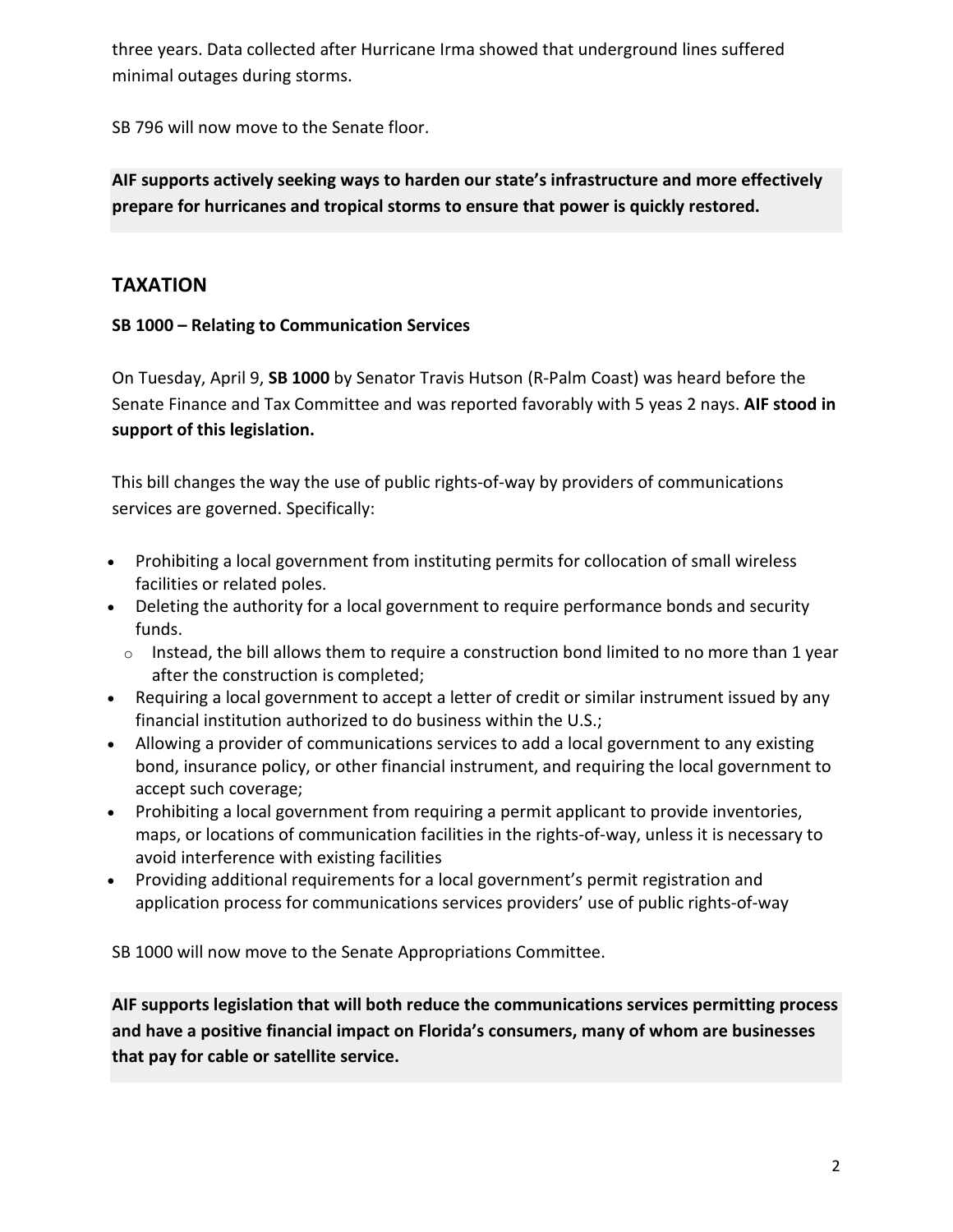#### **Proposed Committee Bill WMC 19-02 – Relating to Taxation**

On Thursday, April 11, PCB WMC 19-02, sponsored and heard by the House Ways and Means Committee, was reported favorably with 14 yeas and 2 nays. **AIF's Senior Vice President of State and Federal Affairs, Brewster Bevis, stood in support of this legislation.**

The bill provides for several tax reductions and other tax-related modifications designed to directly impact both families and businesses. Specifically, this bill provides:

- A reduction in the tax rate for commercial property rentals from 5.7% to 5.35%,
- A three-day "back-to-school" holiday for certain clothing, school supplies, and personal computers, and
- A seven-day "disaster preparedness" holiday for specified disaster preparedness items. Regarding property taxes, the bill includes the following:
- The timing of payments to local governments in fiscally constrained counties and Monroe County to offset property tax refunds granted to homeowners due to hurricanes in 2016 and 2017 would be slightly delayed in fiscal year 2019-20 to allow for the related state appropriation to be based on actual data, instead of an estimate.

SB 1000 will now move to the Senate Appropriations Committee.

**AIF supports legislative actions that reduce taxes on businesses which allows further growth and employment opportunities.**

# **HEALTH CARE**

#### **HB 831 & SB 1192 - Relating to Electronic Prescribing**

On Thursday, April 11, **HB 831** by Representative Amber Mariano (R-Port Richey) was read a third time on the House floor and passed with a vote of 111 yeas and 4 nays.

On Monday, April 8, **SB 1192** by Senator Aaron Bean (R-Jacksonville) was heard in the Senate Health Policy Committee and was reported favorably with 9 yeas and 0 nays. **AIF's Senior Vice President of State and Federal Affairs, Brewster Bevis, stood in support of this legislation.**

Electronic prescribing (e-prescribing) is a method by which an authorized health care practitioner electronically transmits a prescription to a pharmacy using a secure software system. Efforts have been made by states, as well as the federal government, to increase the use of e-prescribing software. Beginning January 1, 2020, HB 831 and SB 1192 require prescribers to generate and transmit all prescriptions electronically, unless in the instance of technological failure. While requires prescribers to generate and transmit all prescriptions electronically.

HB 831 is now in Senate messages.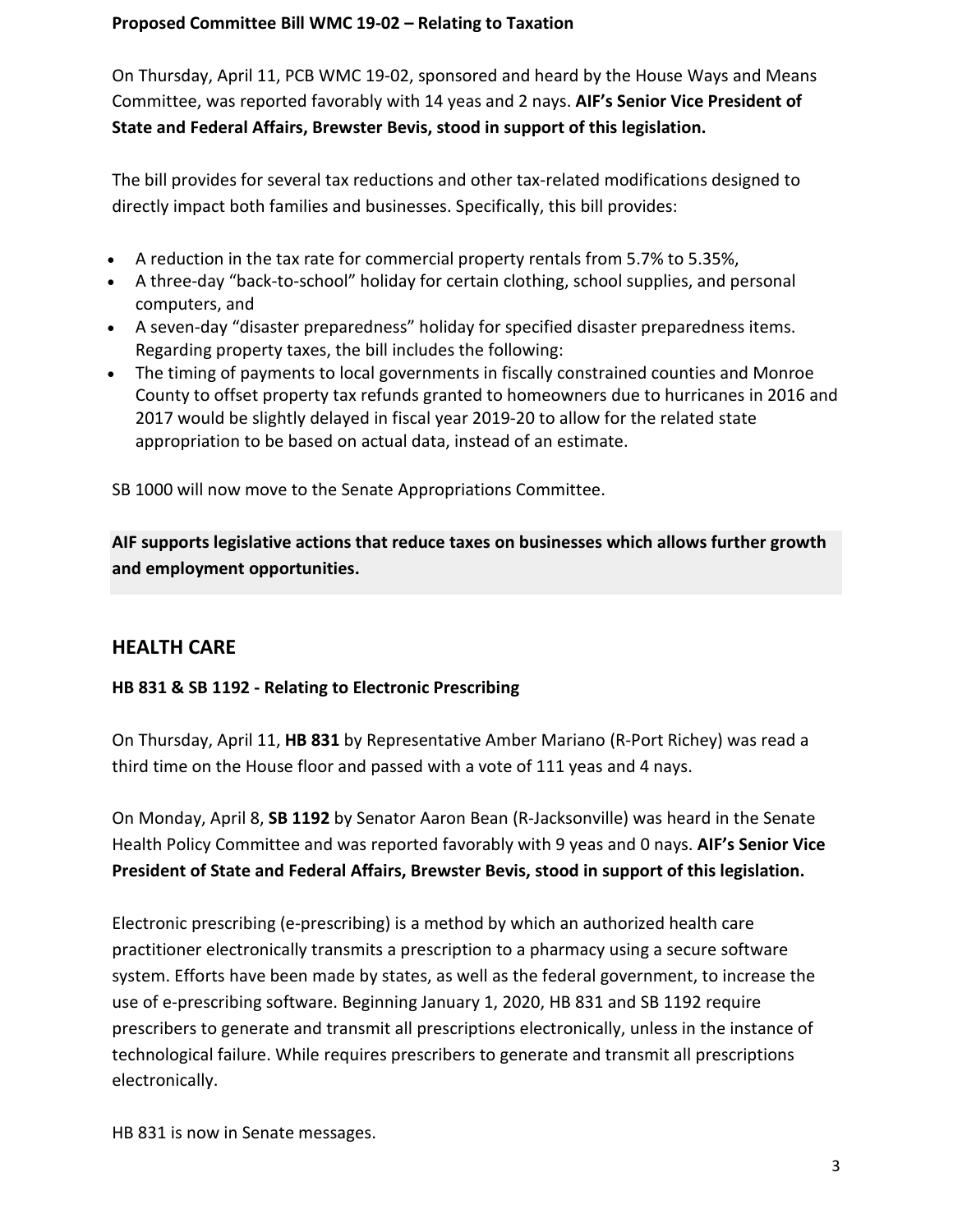SB 1192 will now move to the Senate Appropriations Subcommittee on Health and Human Services.

**AIF supports legislation that provides for improved prescription accuracy, increased patient safety, reduced opportunities for fraud and abuse and reduced overall costs. Improving the overall functionality and cost will further enable Florida employers to provide health care coverage for our citizens.**

#### **SB 1180 – Relating to Consumer Protections from Nonmedical Prescription Drug Formularies**

On Monday, April 8, **SB 1180** by Senator Debbie Mayfield (R-Melbourne) was heard before the Senate Health Policy Committee and was reported favorably with 8 yeas and 1 nay. **AIF's Senior Vice President of State and Federal Affairs, Brewster Bevis, spoke in opposition to this legislation.**

A major driver of health care costs is the rising cost of medicines. Drug companies raise the prices of both new and old medicines at will. No government body—not the Federal Trade Commission, not the Food and Drug Administration, and not the Centers for Medicare & Medicaid Services—have rules or laws that dictate or restrict the price a pharmaceutical company can set for a drug - and in most cases, there's nothing that restricts how much a drug company can raise that price.

This bill would eliminate the only current force to counter the price increases on pharmaceuticals – the threat of losing insurance coverage, which helps push back on arbitrary price hikes. Handcuffing the negotiators who work hard to make sure drugs are affordable is bad public policy and will help make health insurance even more unaffordable.

SB 1180 will now move to the Senate Rules Committee.

**AIF opposes legislation that removes cost controls and increases healthcare costs for Florida businesses.**

#### **HB 23 – Relating to Telehealth**

On Thursday, April 11, HB 23 by Representative Clay Yarborough (R-Jacksonville) was read a third time on the House floor and passed with a vote of 102 yeas and 14 nays.

Telehealth is the remote delivery of health care services using technology. This bill authorizes Florida licensed health care professionals to use telehealth, simultaneous audio and video, to deliver health care services within their scopes of practice. The bill also authorizes out-of-state health care professionals to use telehealth to deliver health care services to Florida patients if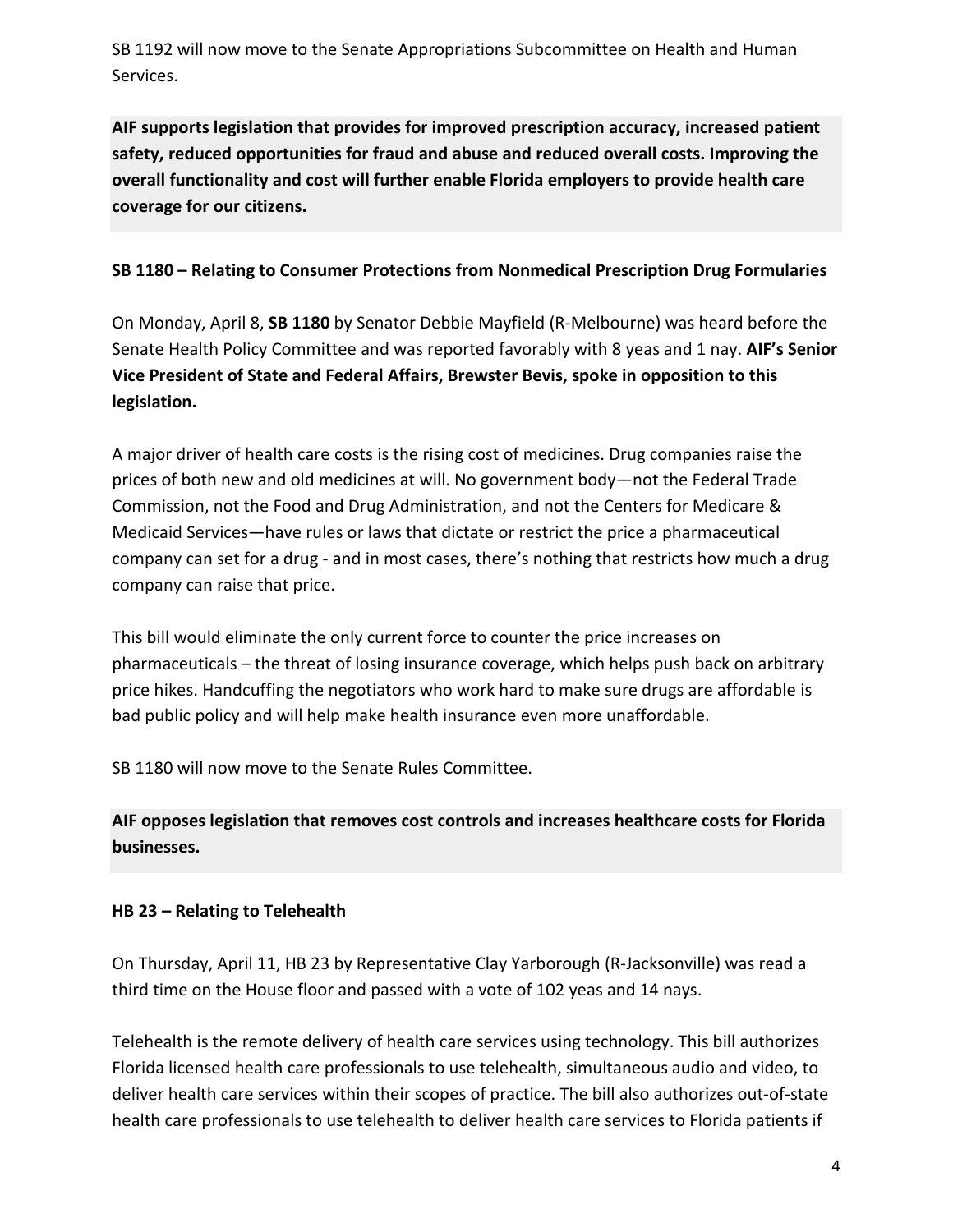they register with the Department of Health or the applicable board, meet certain eligibility requirements, and pay a fee. While an out of state registered provider may use telehealth to provide health care services to Florida patients, they are prohibited from opening an office or providing in person services in Florida. For tax years beginning on or after January 1, 2018, the bill creates a tax credit for health insurers and health maintenance organizations (HMOs) that cover services provided by telehealth.

HB 23 is now in Senate messages.

**AIF supports legislation that permits an unfettered role for telehealth services that will help Floridians access better quality care at lower costs.**

# **INSURANCE**

#### **SB 714 – Relating to Insurance**

On Monday, April 8, **SB 714** by Senator Jeff Brandes (R-Saint Petersburg) was heard in the Senate Banking and Insurance Committee and was reported favorably with 7 yeas and 0 nays. **AIF's Senior Vice President of State and Federal Affairs, Brewster Bevis, stood in support of this legislation.**

This bill amends several insurance-related statutes, specifically:

- Requires the Florida Hurricane Catastrophe Fund (FHCF) to reimburse a covered insurer's loss adjustment expenses at 10 percent of the insurer's loss reimbursement, instead of 5 percent as under current law;
- Authorizes insurers to transfer title of totaled motor vehicles or mobile homes to the Department of Highway Safety and Motor Vehicles electronically as well as through regular mail;
- Provides that workers compensation insurance applicants and their agents are no longer required to have their sworn statements notarized;
- Allows an insurer to offer and give insureds goods or services of any value for the purposes of loss control or loss mitigation related to covered risks. Currently it is an unfair insurance trade practice to provide items or services to an insured valued at more than \$100 per year;
- Allows a property, casualty, or surety insurer to offer a premium discount for a policy if another policy has been purchased from a different insurer that:
	- $\circ$  Has a joint marketing arrangement with the insurer offering the discount;
	- $\circ$  Issued the policy pursuant to the Citizens clearinghouse program if the same agent is servicing both policies; or
	- $\circ$  Has its policy serviced by the same agent who is servicing the discounted policy.
- • Requires a premium discount offered by a property, casualty, or surety insurer to be actuarially sound.

SB 714 will now move to the Senate Rules Committee.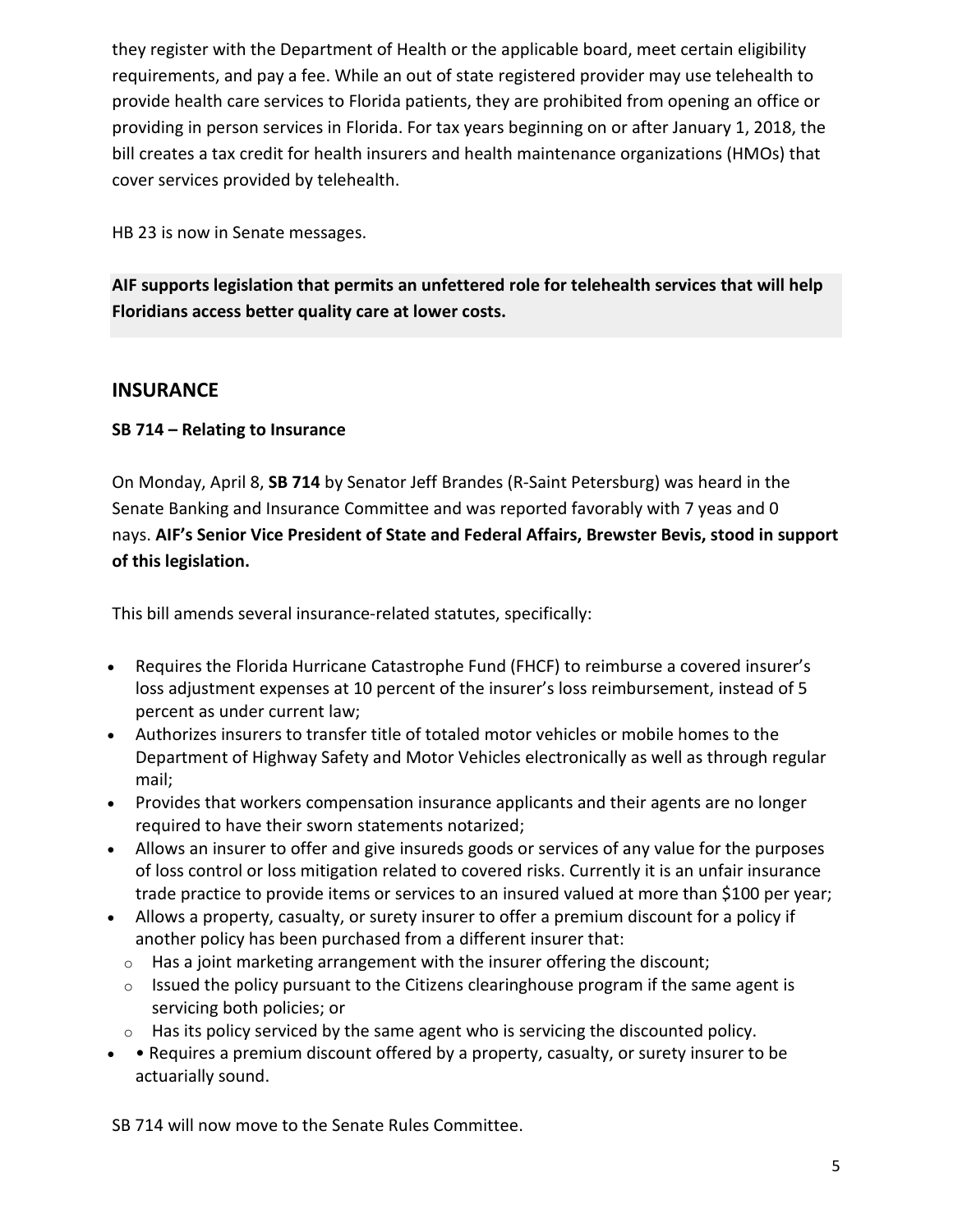# **AIF supports legislative efforts to reduce insurance rates to maintain Florida's business friendly climate.**

#### **HB 1113 – Relating to Health Insurance Savings Program**

On Thursday, April 11, HB 1113 by Representative Paul Renner (R-Palm Coast) was read a third time on the House floor and passed with a vote of 114 yeas and 0 nays.

This bill creates the Patient Savings Act, which allows health insurers to create a voluntary shared savings incentive program to encourage insured individuals to shop for high quality, lower cost health care services. The bill directs health insurers who choose to offer the program to develop a website outlining the range of shoppable health care services available to insureds. This website must provide insureds with an inventory of participating health care providers and an accounting of the shared savings incentives available for each shoppable service. When an insured obtains a shoppable health care service for less than the average price for the service, the bill requires the savings to be shared by the health insurer and the insured. An insured is entitled to a financial incentive that is no less than 25 percent of the savings that accrue to the insurer as a result of the insured's participation.

HB 1113 is now in Senate messages.

**AIF supports legislation that provides high quality healthcare at a lower cost to Floridians and businesses that operate in our state.**

#### **HB 7065 – Relating to Insurance Assignment Agreements**

On Thursday, April 11, HB 7065, sponsored by the House Civil Justice Subcommittee, was read a third time on the House floor and passed with a vote of 96 yeas and 20 nays.

Unfortunately, auto glass was removed from legislation on the House floor.

The abuse of the one-way attorney fee statute in relation to "assignment of benefits" (AOB) has created a relatively new form of litigation over auto glass repairs and property damage. These legal abuses are perpetrated by a handful of lawyers and vendors who work together to strip benefits away from policyholders and use these to force higher settlements from insurers, and even go so far as to sue in the name of the policyholder, often without the policyholder's consent. This bill helps prevent future abuse of AOBs by:

- Limiting an assignee's ability to recover certain costs from the insured;
- Requiring the assignee to give the insurer notice of the assignee's intent to file a lawsuit;
- Requiring the insurer to respond to the assignee's notice;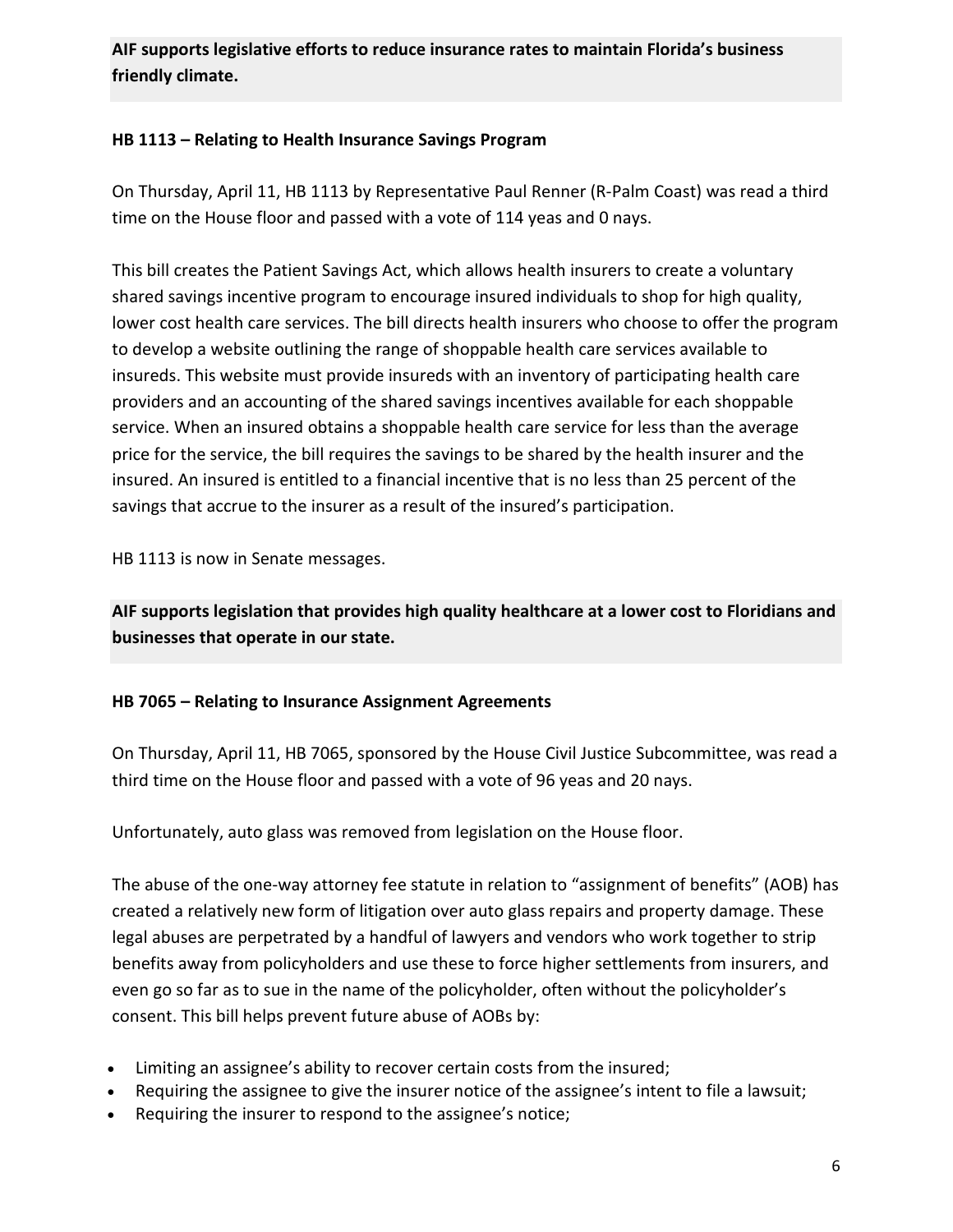- Setting the formula that will determine which party, if any, receives an award of attorney fees should litigation related to an assignment agreement result in a judgment; and
- Allowing an insurer to offer a policy prohibiting assignment.

HB 7065 is now in Senate messages.

**AIF supports reforms to the AOB process to protect consumers against these abuses that drive up insurance costs.**

# **LEGAL & JUDICIAL**

# **HB 57 – Relating to Percentage of Elector Votes Required to Approve an Amendment or a Revision**

On Monday, April 8, **HB 57** by Representative Rick Roth (R-Palm Beach Gardens) was heard in the House State Affairs Committee and was reported favorably with 15 yeas and 6 nays. **AIF stood in support of this legislation.**

This bill changes the vote threshold for amendments and revisions to Florida's constitution from the current 60% of elector votes to 66 and 2/3%.

HB 57 will now move to the House Judiciary Committee.

**AIF supports the measures contained in this bill to prevent interest groups' circumvention of the legislature in revising Florida's constitution.**

# **SB 772 – Relating to Liens Against Motor Vehicles and Vessels**

On Monday, April 8, **SB 772** by Senator Kelli Stargel (R-Lakeland) was heard in the Senate Judiciary Committee and was reported favorably with 6 yeas and 0 nays. **AIF's Senior Vice President of State and Federal Affairs, Brewster Bevis, stood in support of this legislation.**

Currently, towing companies and auto repair shops, among others, may impose a lien on automobiles for towing and storage charges, as well as unpaid repair costs. The current statute requires the lienor to give the auto owner and all parties that have a financial interest in the auto notice of the lien and the public sale of the auto to cover paying off the lien.

Unfortunately, some "bad actors" in Florida have been abusing our current system by:

- Manipulating the time period for sending the notice of lien and notice of sale to eliminate the owner or finance company's ability to pay the charges and recover the auto;
- Sending empty envelopes to the entity that has lien on the auto for providing the financing of the auto;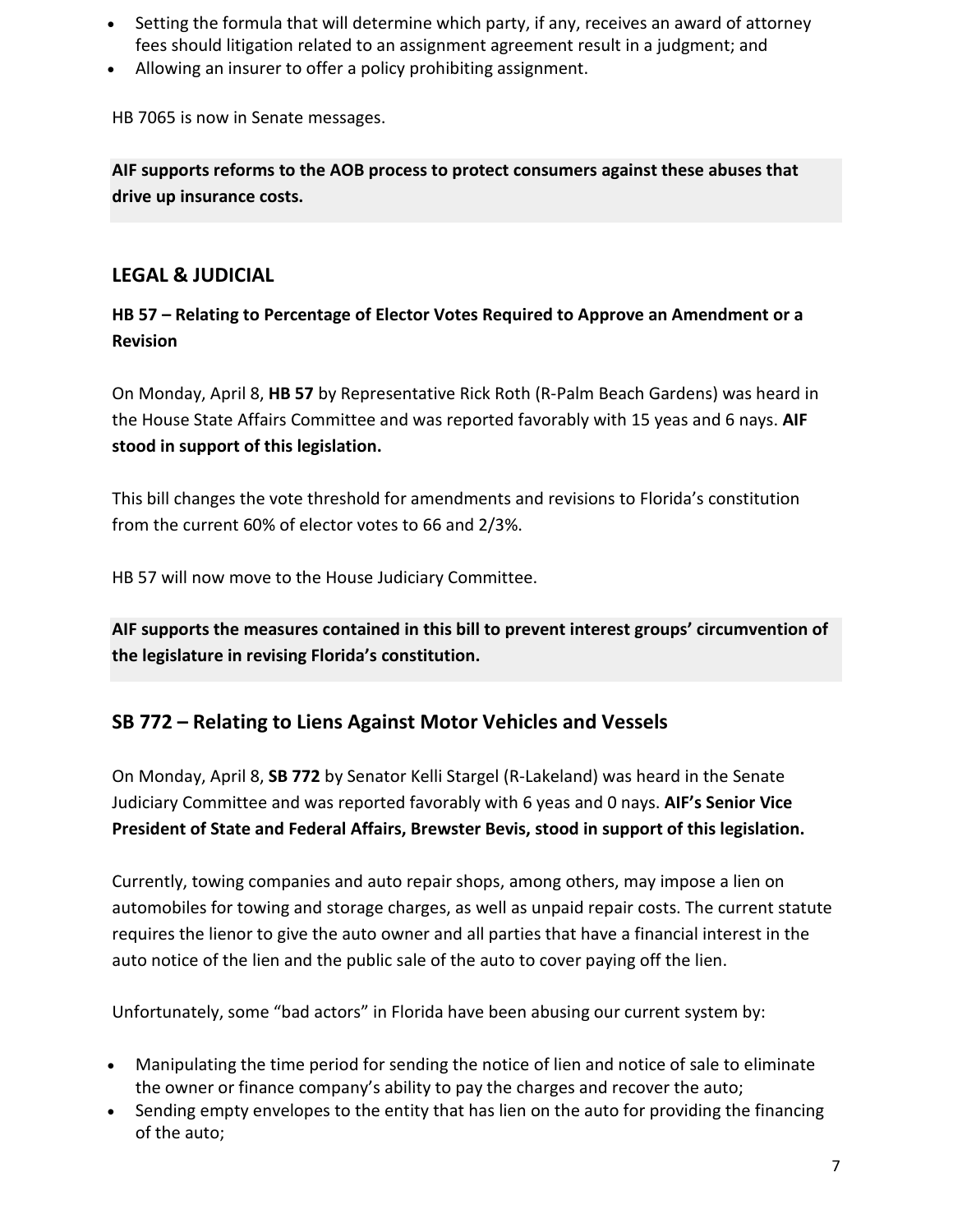- Imposing very high administrative fees for perfecting the lien and enforcing the lien;
- Adding unreasonable or fraudulent charges to the towing or repair bill to justify the sale of the auto and keeping all proceeds of the sale.

SB 772 will now move to the Senate Rules Committee.

**AIF supports legislation that prevents the increase in insurance rates. When 'bad actor' companies take advantage of the current lien laws, insurance rates become improperly inflated and has a harmful effect on many sectors of the business community.**

# **SB 862 – Relating to Lessor Liability Under Special Mobile Equipment Leases**

On Monday, April 8, **SB 862** by Senator Kelli Stargel (R-Lakeland) was heard before the Senate Judiciary Committee and was reported favorably with 5 yeas and 1 nay. **AIF's Senior Vice President of State and Federal Affairs, Brewster Bevis, stood in support of this legislation.**

Florida's Dangerous Instrumentality Doctrine (DID) was created in the early 20th century, a time where automobiles began traveling on public roads. The doctrine has been expanded far beyond the borders of its original intent and now applies to off-highway vehicles such golf carts, tractors, and construction equipment. The doctrine holds owners or lessors liable for the harm caused by an operator, even when the lessor is not in control of the equipment or vehicle at the time of the incident. Florida is the only state in the country where DID is applied in this manner.

This bill provides that lessors of special mobile equipment are not liable for the acts of the lessee or lessee's agent or employee if the lease agreement requires the lessee to maintain insurance with limits of at least \$100,000/\$300,000 for bodily injury liability and \$50,000 for property damage liability, or at least \$500,000 for combined property damage liability and bodily injury liability. Special mobile equipment are vehicles not designed or used primarily to transport persons or property and that are only incidentally operated or moved over a highway. Examples include ditch digging apparatus, well-boring apparatus, road construction and maintenance machinery, drag-lines, self-propelled cranes, and earthmoving equipment.

SB 862 will now move to the Senate Rules Committee.

**AIF supports the protection of owners and lessors from vicarious liability which is harmful to Florida's business community.**

# **SB 1730 – Relating to Community Development and Housing**

On Tuesday, April 9, **SB 1730** by Senator Tom Lee (R-Brandon) was heard in the Senate Infrastructure and Security Committee and was reported favorably with 7 yeas and 1 nay. **AIF's Senior Vice President of State and Federal Affairs, Brewster Bevis, stood in support of this legislation.**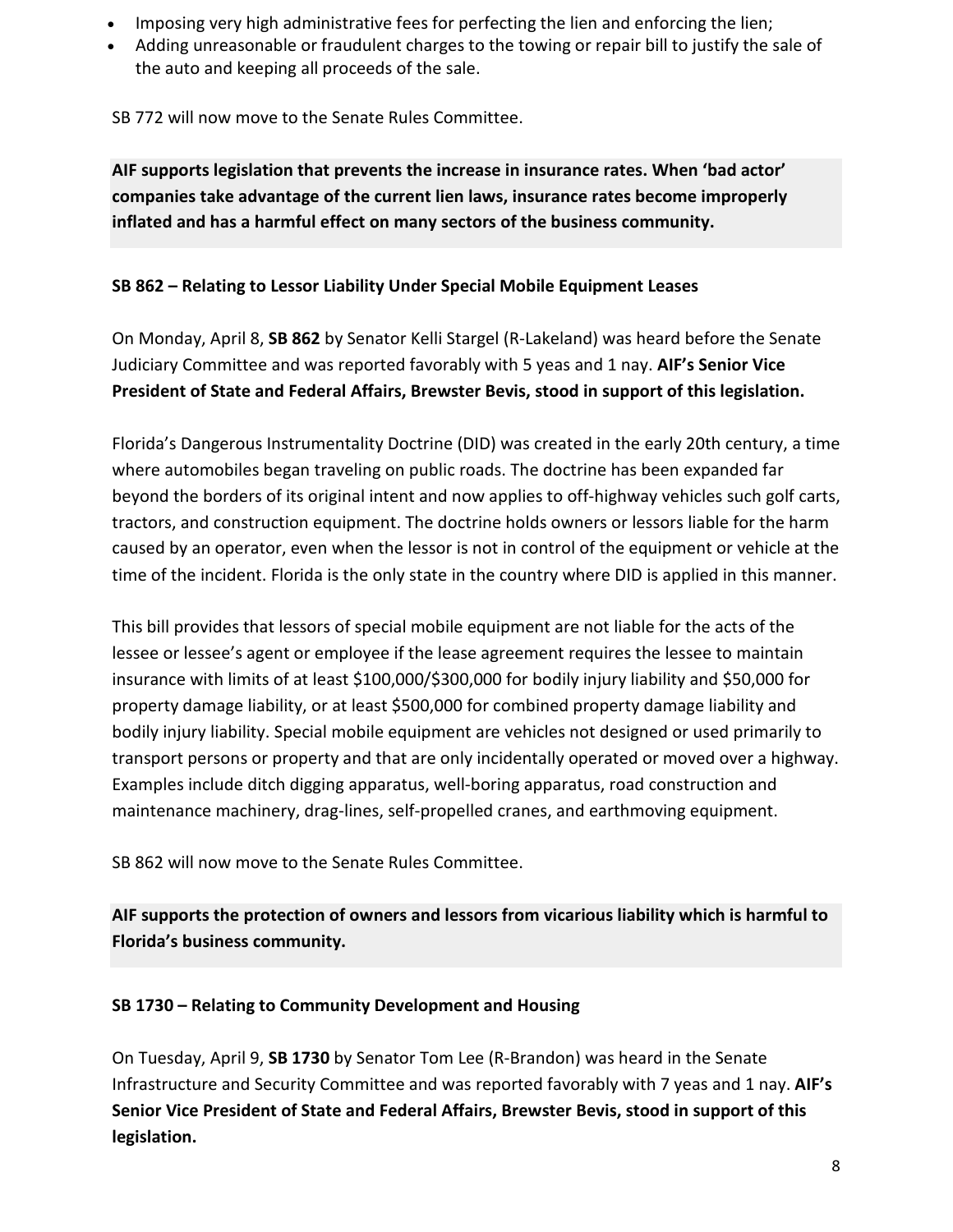This bill amends various statutes relating to growth management, restricts the ability of a county or municipality to adopt and enforce inclusionary housing ordinances or regulations, and sets timeframe parameters for building application approval or denial. After receiving a development permit application, the county and municipality must review the application for completeness and issue a response within 30 days. The bill also requires the collection of impact fees, which are an important source of revenue for local governments to fund infrastructure projects. Additionally, the bill prohibits a local government from charging an impact fee for the development or construction of affordable housing but provides an exception under certain circumstances.

SB 1730 will now move to the Senate Rules Committee.

# **AIF supports legislative efforts to maintain our state's infrastructure and assist Florida's workforce with access to affordable housing.**

# **HB 17 – Relating to Damages**

On Tuesday, April 9, **HB 17** by Representative Tom Leek (R-Daytona Beach) was heard in the House Judiciary Committee and was reported favorably with 12 yeas and 6 nays. **AIF's Senior Vice President of State and Federal Affairs, Brewster Bevis, stood in support of this legislation.**

Florida currently has the highest tort system costs among U.S. states as a percentage of state GDP, at 3.6%. In 2016, the total amount paid in costs and compensation within Florida's tort system averaged \$4,442 for each Florida household.

A flawed tort system generates exorbitant damages and unpredictability, causing:

- Increased economic costs and increased risks of doing business;
- Higher insurance premiums;
- Increased healthcare costs and declining availability of medical services; and
- Deterrence of economic development and job creation activities.

HB 17 will now move to the House floor.

**AIF supports tort reforms which will dramatically reduce the costs of the tort system in Florida while providing a better business climate in the state.**

#### **SB 7096 – Relating to Constitutional Amendments**

On Tuesday, April 9, **SB 7096**, sponsored by the Senate Judiciary Committee, was heard in the Senate Appropriations Subcommittee on Transportation, Tourism, and Economic Development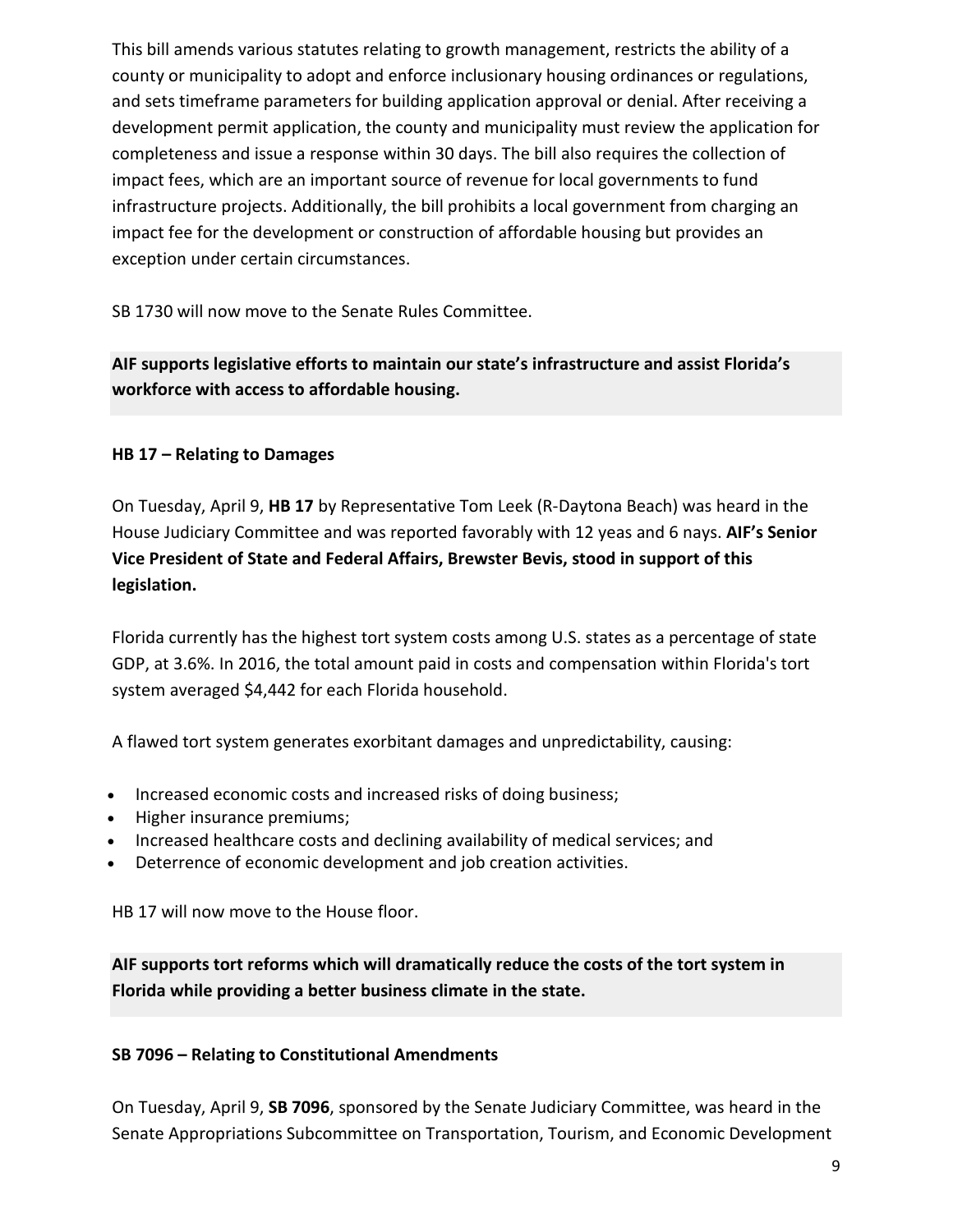and was reported favorably with 5 yeas and 3 nays. **AIF's Senior Vice President of State and Federal Affairs, Brewster Bevis, stood in support of this legislation.**

This bill changes the process for amending the constitution by citizen initiative by:

- Requiring petition gatherers to be Florida residents and registered with the Secretary of State;
- Disqualifying petitions collected by unregistered petition gatherers from counting toward the number of petitions required for an initiative amendment to appear on the ballot;
- Prohibiting compensation to petition-gatherers on a per-signature basis; and
- Requiring the ballot for an initiative amendment include:
	- $\circ$  A bold-font, capitalized statement regarding the financial impact to the state if the Financial Impact Estimating Conference determines that the measure will increase costs, decrease revenue, or have an indeterminate fiscal impact;
- A "yes" or "no" determination by the Florida Supreme Court as to whether the policy in the amendment could instead be accomplished by the Legislature instead of through the initiative amendment; and
- The name of the amendment's sponsor and the percentage of contributions received by the sponsor from in-state contributors.

SB 7096 will now move to the Senate Appropriations Committee.

**AIF supports legislation that adds transparency and accountability to amending the Florida constitution by citizen imitative.**

#### **HB 7103 – Relating to Property Development**

On Wednesday, April 10, **HB 7103** by the House Judiciary Committee, was heard in the House State Affairs Committee and was reported favorably with 14 yeas and 8 nays. **AIF's Senior Vice President of State and Federal Affairs, Brewster Bevis, stood in support of this legislation.**

Property development in Florida is governed in part by both the Community Planning Act and the Florida Building Code. The Community Planning Act governs how local governments create and adopt local comprehensive plans, implement land development regulations, and issue development orders and permits. Every local government must enforce the Building Code and issue building permits. Local governments impose impact fees to fund local infrastructure needed to expand local services to meet the demands of population growth caused by development.

This bill changes property development regulations by:

• Restricting counties and municipalities from adopting or imposing certain mandatory affordable housing ordinances;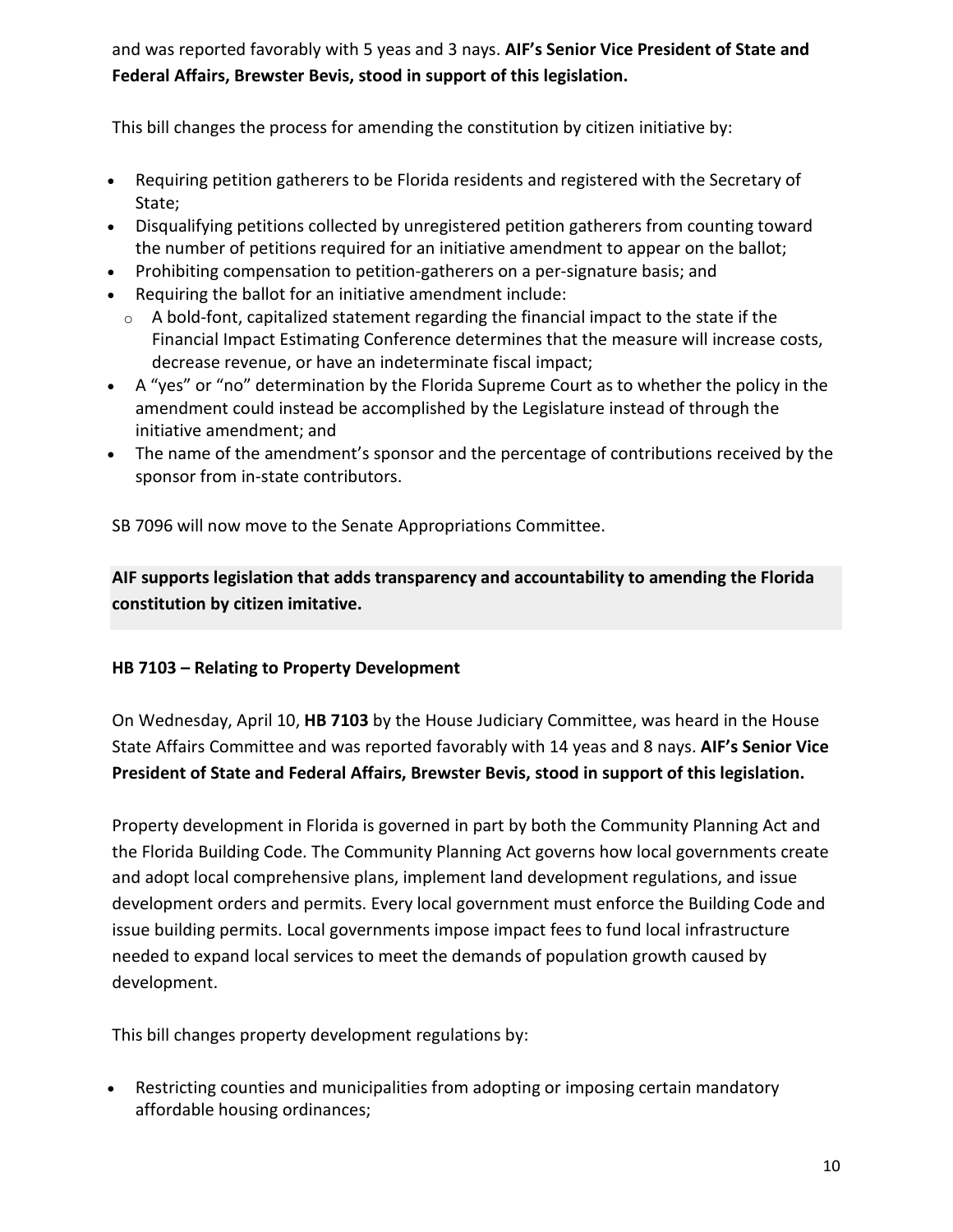- Imposing time limits for a county or municipality to review a development order or permit application;
- Reducing the time period building departments have to review a permit application when a private provider approves the plans;
- Prohibiting a building official from replicating plan reviews or inspections performed by a private provider;
- Amending how a local government may impose impact fees.

HB 7103 will now move to the House floor.

**AIF supports legislative efforts to remove onerous regulations imposed on any part of Florida's business community.**

# **HB 3 – Relating to Preemption of Local Regulations**

On Thursday, April 11, HB 3 by Representative Michael Grant (R-Port Charlotte was read a third time on the House floor and passed with a vote of 88 yeas and 24 nays.

This bill aims to preempt authority to the state and away from local governments when it comes to business regulations. Both big and small businesses must abide by the rules and regulations set in place by their local governments, regardless of if that rule or regulation differs from city to city, or county to county. This circumstance causes those who conduct business in multiple cities or counties throughout the state to abide by a myriad of rules that are inconsistent and must be complied with in order to continue their business. AIF believes that preempting business regulation to the state will allow for a streamlined system that businesses, (old and new, small and large) can easily follow when conducting business across the State of Florida.

HB 3 is now in Senate messages.

**AIF supports legislation that will streamline business regulation throughout the state.**

# **TRANSPORTATION**

#### **HB 905 – Relating to the Department of Transportation (DOT)**

On Wednesday, April 10, **HB 905** by Representative Alex Andrade (R-Pensacola) was heard in the House State Affairs Committee and was voted favorably with 23 yeas and 0 nays. **AIF's Senior Vice President of State and Federal Affairs, Brewster Bevis, stood in support of this legislation.**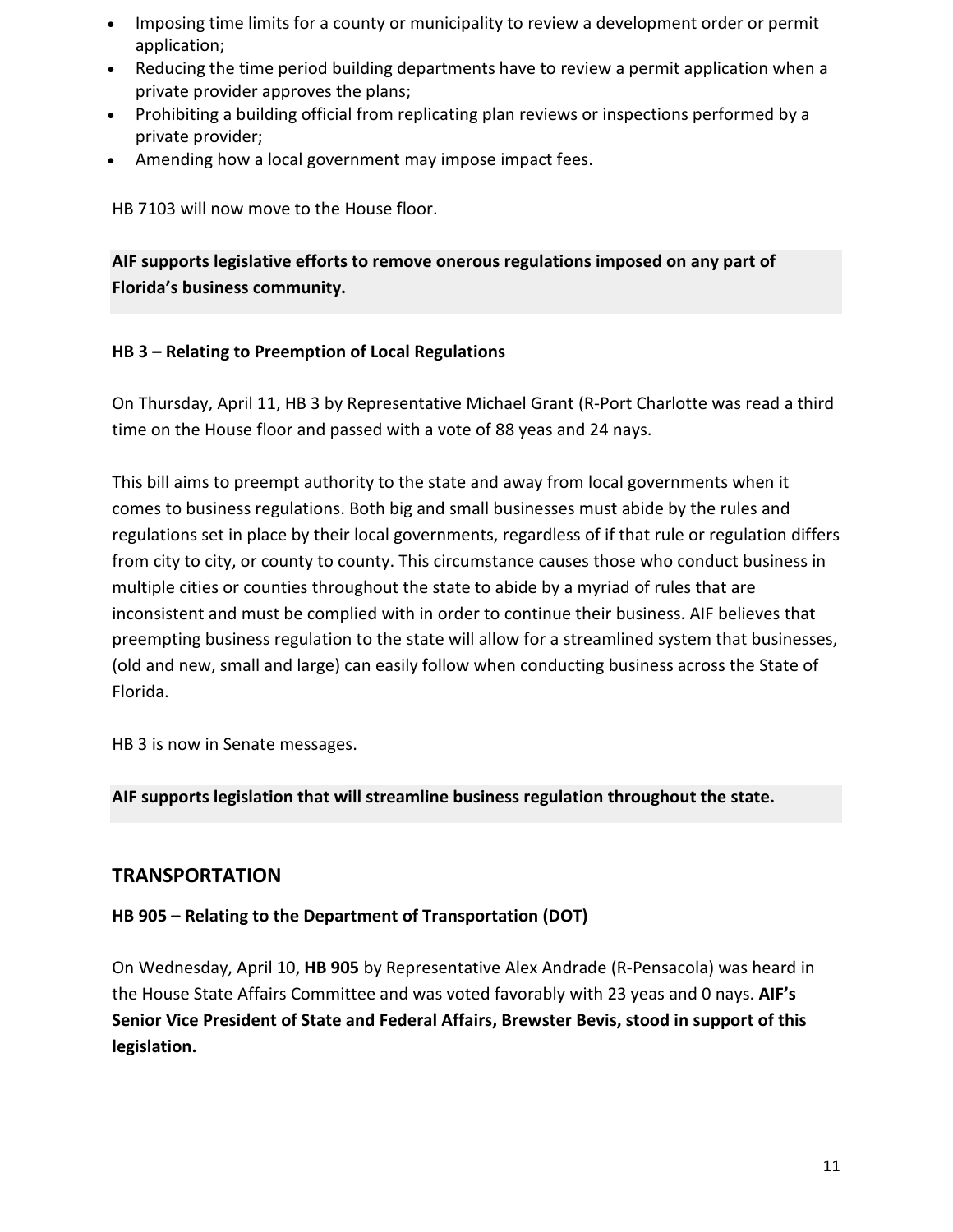This bill:

- Prohibits local governments from adopting standards or specifications for the permissible use of aggregates that are contrary to DOT's standards or specifications;
- Requires any contractor desiring to bid on DOT contracts in excess of \$50 million to have satisfactorily completed two, \$15 million projects prior to being eligible to bid;
- Increases the dollar threshold for certain contract claims that may go before the State Arbitration Board.

HB 905 will now move to the House floor.

**AIF supports legislation that streamlines DOT regulations and provides quality infrastructure for the businesses operating on our roads.**

#### **SB 7068 – Relating to Transportation**

On Thursday, April 11, SB 7068, sponsored by the Senate Infrastructure and Security Committee, was heard in the Senate Appropriations Committee and was reported favorably with 20 yeas and 0 nays. **AIF's Senior Vice President of State and Federal Affairs, Brewster Bevis, stood in support of this legislation.**

This bill creates the Multi-use Corridors of Regional Economic Significance Program within the Florida Department of Transportation. The program is designed to advance construction of regional corridors that will accommodate multiple modes of transportation and multiple types of infrastructure. The specific purpose of the program is to revitalize rural communities, encourage job creation in those communities, and provide regional connectivity while leveraging technology, enhancing quality of life and public safety, and protecting the environment and natural resources.

SB 7068 will now move to the Senate floor.

**AIF supports legislation that revitalizes rural communities and allows Florida businesses to create jobs and enhance the quality of life in the state.**

# **ECONOMIC DEVELOPMENT**

#### **SB 770 – Relating to Education**

On Wednesday, April 10, **SB 770** by Senator Travis Hutson (R-Palm Coast) was heard in the Senate Innovation, Industry, and Technology Committee and was reported favorably with 9 yeas and 0 nays. **AIF's Senior Vice President of State and Federal Affairs, Brewster Bevis, stood in support of this legislation.**